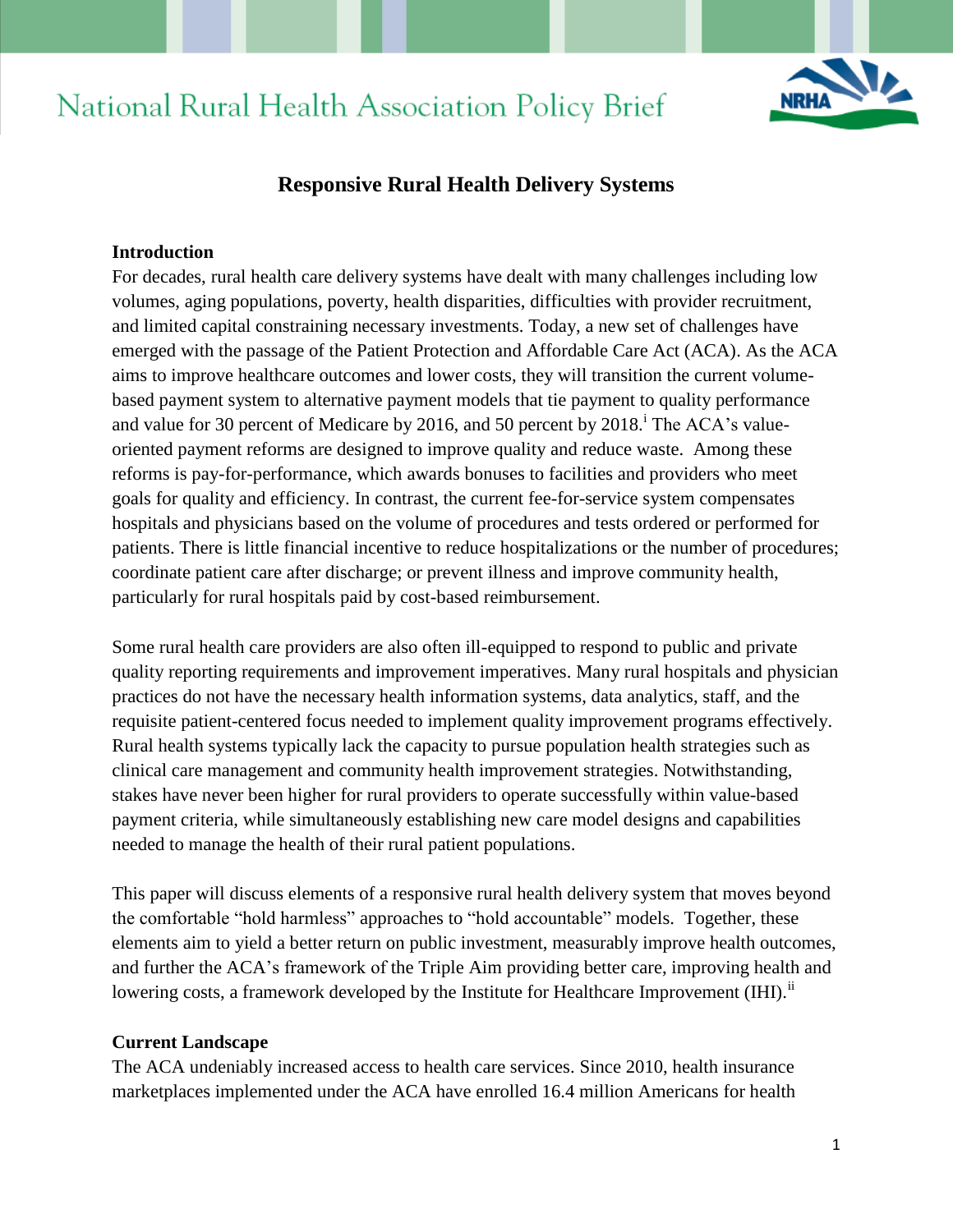insurance coverage, intensifying demand for health services, especially in rural counties where 77 percent are designated federal Health Professional Shortage Areas (HPSAs) for primary care, mental health and dental services. <sup>iiiiv</sup> Limited provider availability is compounded by rural economics, demographics, lack of transportation, and disparate health status.<sup>V</sup> Rural communities have less economic opportunity, higher uninsured rates, and lower incomes than their urban counterparts, which lead to a greater number of rural persons relying on public insurance. Furthermore, rural populations report a higher prevalence of chronic conditions related to an aging demographic. Due to the poorer and older population mix commonly found in rural areas, the reimbursements to rural health providers are disproportionately affected by public payer policies. This landscape compels vulnerable rural health systems to reconsider service delivery models that leverage hospital and community resources, improve care coordination and transitions between care settings, minimize duplicative efforts, and align strategic direction across local level sectors to improve population health and address upstream determinants of health (e.g., low income, inadequate housing, limited transportation options, food insecurity, and low educational attainment).

The ACA set into motion an expeditious goal to tie provider payments to alternative payment models but still exclude rural providers by not requiring them to meet the same rigorous quality benchmarks as their urban counterparts. A recent report issued by the National Quality Forum's Rural Health Committee recognizes exclusion policies such as this as harmful and made the following recommendation: "Make participation in Centers for Medicare and Medicaid Services (CMS) quality measurement and quality improvement programs is mandatory for all rural providers".<sup>vi</sup> The Committee further supports the recommendation by arguing that rural providers will financially benefit from systems that accurately document and measure their performance. Yet, rural health policy and payment systems are not aligned with the Triple Aim. Cost-based reimbursement, for example, does not incentivize value-based models that invest less in technology-intensive medical services and more in health promotion, care coordination, improved clinical care quality, enhanced patient safety and experience, and better population health at lower per capita costs. Paradoxically, rural providers are, by nature, well positioned to achieve high value care. Rural health care systems are smaller and nimble in making the kind of change necessary to succeed in the current environment. New delivery arrangements may be pursued more easily among local clinical, behavior, and public health providers who know and trust one another. Together, they share a collective interest in improving their community's wellbeing.

### **Essential Elements of an Accountable Rural Health System**

Accountable rural health systems are predicated on a robust primary care base that integrates medical, dental, and behavioral health care; human services; community health; and other services affecting rural quality of life.<sup>vii</sup> The Rural Policy Research Institute's Rural Health Panel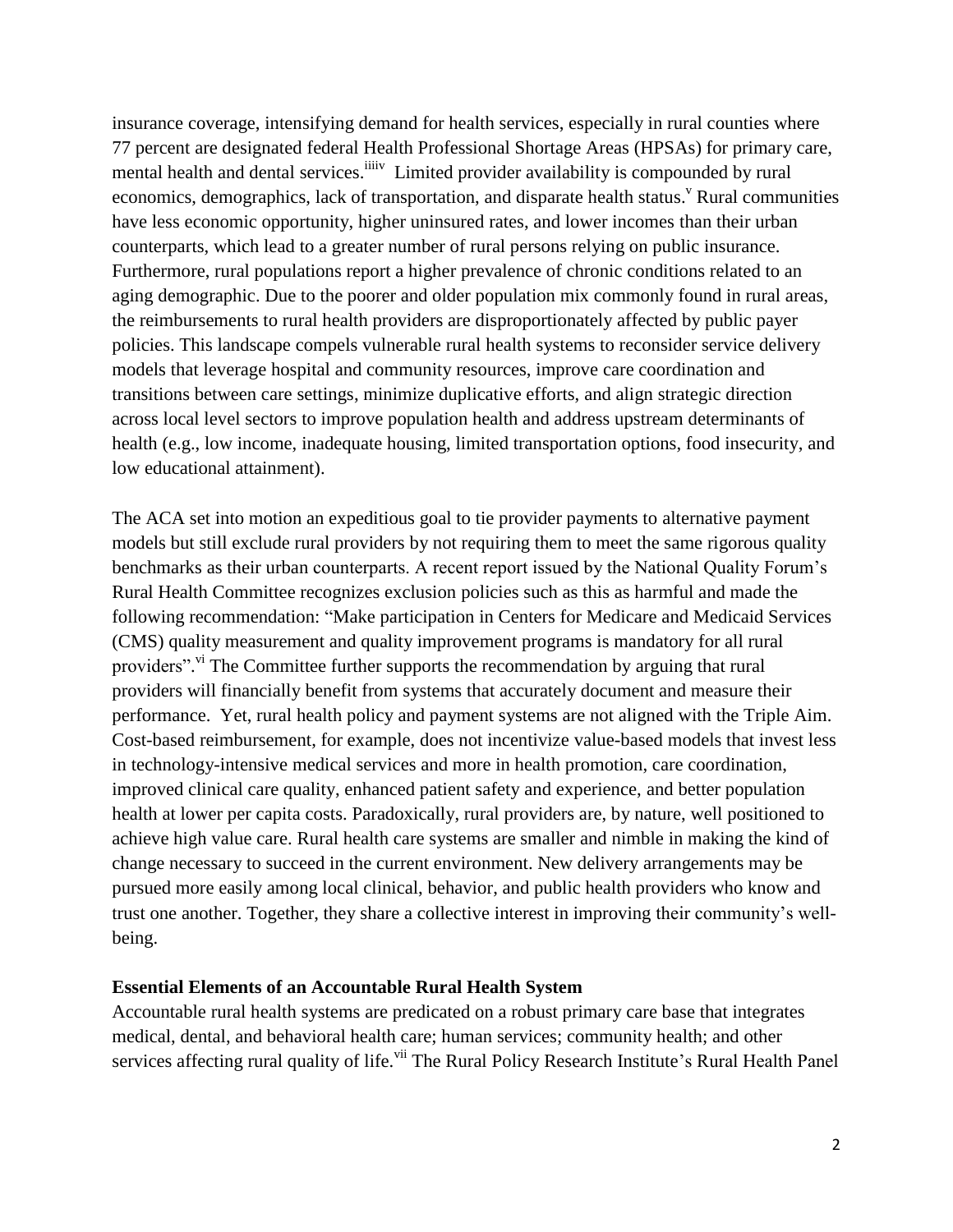identified five important components to a high performance rural health care system. These include:

1. Affordable

A high performance rural health care system should be affordable to all members with the costs not being so much as to impoverish those who need to access the system. To ensure no disparities in affordability arise, health care costs should be equitably shared across individuals in rural communities.

2. Accessible

Closely linked to affordability, accessibility to primary care, EMS services, and public health is at the foundation of a high performance rural health care system.

3. Community focused

A disproportionate number of rural residents have chronic health conditions, are elderly, and lack health insurance coverage. Through the ACA, more rural residents have access to preventative and screening services that stem the impact of these community-wide chronic conditions. Wellness, personal responsibility, and public health are tenets of a high performing rural health delivery system.

4. High quality

Quality health services leads to an efficient delivery system and is integral to high performance. Payments tied to quality make the high performance rural health delivery system sustainable by incentivizing efficiency and penalizing volume-dependent waste.

5. Patient centered

A high performance rural health delivery system centers the care team on the patient to eliminate gaps in health care, especially in times of transitioning the patient between providers.

Challenges unique to the rural condition exist in achieving a high-performing rural health care delivery system. These challenges include:

• Statutory exclusions

The ACA and CMS aim to meet alternative payment goals that require participation in a variety of efforts to tie payment to quality. Many rural providers and facilities are currently excluded from participation due to their low volume falling short of attribution requirements. As well intended as this allowance is, mandatory participation, through a scale-up onboarding process, would improve long-term outcomes of a rural health care delivery system.

Lack of rurally relevant measures:

As rural providers and facilities payments are mandatorily tied to quality measures, it is paramount that these quality measures reflect and are sensitive to patient population treated in rural areas: i.e. low volumes of more at-risk patients more often covered through Medicare and Medicaid payers than urban populations.

 Limited resources to make needed value-based transitions: It needs to be recognized that many rural providers and facilities do not have the same resources available to make all the changes demanded by a high performing rural health care delivery system. These include electronic information systems and operating budgets to support care coordination activities. Grants and technical assistance should be available to these providers and facilities during this time of transition.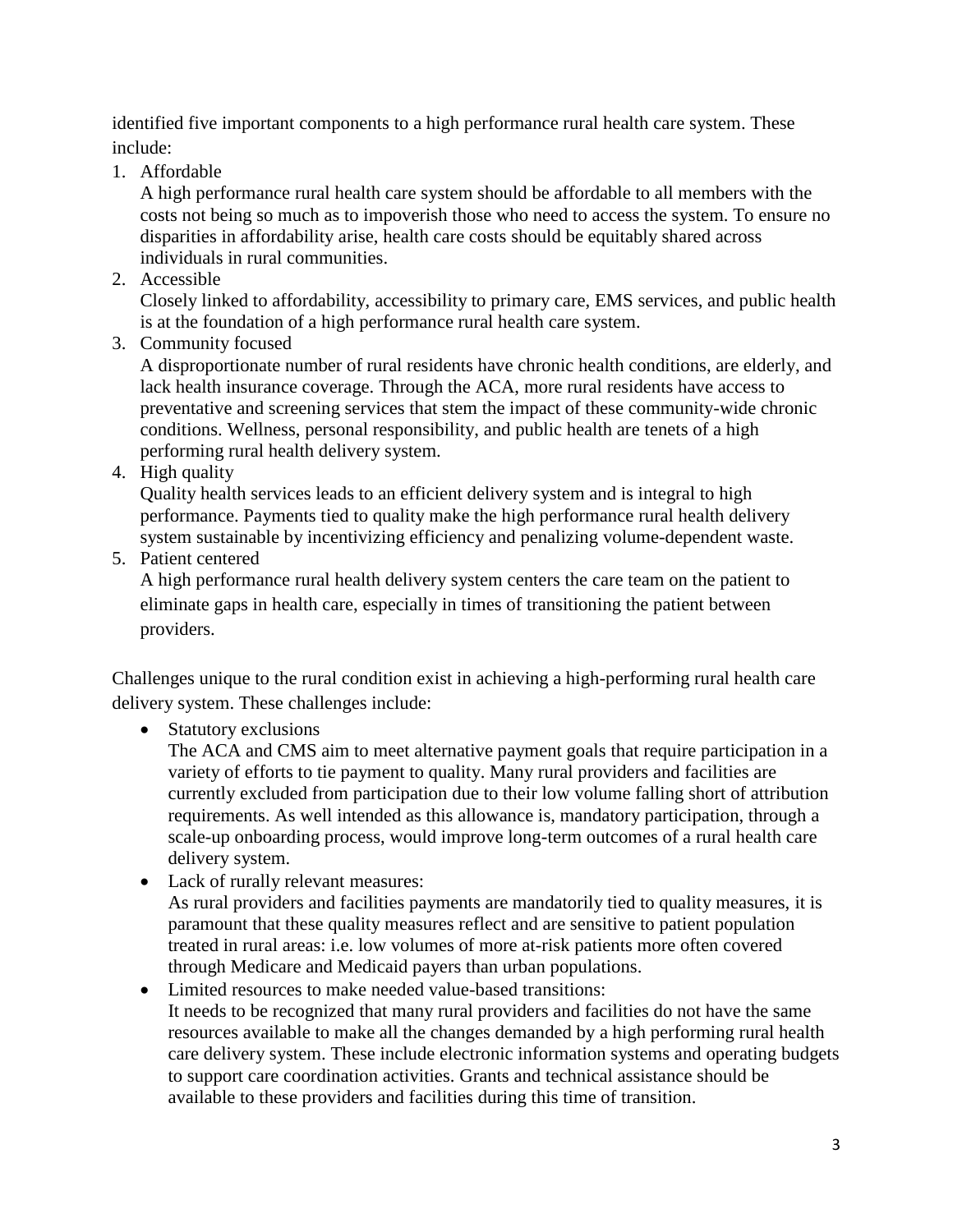- Workforce shortage, both number and type:
	- A widespread challenge for rural health care facilities is recruiting and retaining health care professionals. This limits the rural health care workforce by both volume of professionals available and expertise of health care professionals.

## **Policy recommendations**

This brief presents policy recommendations of an accountable, high-performing, responsive rural health delivery system that align with the Rural Policy Research Institute.

- **1. Affordable**: A responsive rural health delivery system recognizes the impact that factors outside the health care system have on health. Eighty percent of health is determined by physical environment, health behaviors and socio-economic factors.<sup>viii</sup> The rural health system is affordable in that it prioritizes prevention and wellness (physical, oral health, mental health/behavioral health) as a foundation of its service delivery model which leads to more efficient systems promoting cost saving measures for the long term. An affordable system recognizes that good health in turn enhances quality of life; improves workforce productivity; increases the capacity for learning; strengthens families and communities; supports sustainable communities; and contributes to poverty reduction.
- **2. Accessible**: A responsive rural health delivery system has an accessible primary care system that is incentivized to create health system efficiencies, reduce costs and focus on improving health. The primary care providers are part of a network of providers focused around organized care principles that prioritize care coordination functions resulting in high-quality care outcomes. Further, it has the capacity to meet the needs of high-risk patient populations through a comprehensive care management infrastructure.
- **3. Community focused**: A responsive rural health delivery system recognizes that impacting the health of a community requires collaborative efforts across many sectors at the local level. This includes clinical and behavioral health providers, public health, education, local businesses, and community-based organizations. Together, they can solidify their infrastructure by using local population health indicators to establish health priorities and align their strategic directions across agencies. Rural communities develop, support and sustain community practice transformation, such as Patient Centered Medical Home and primary care and behavioral services integration. Further, they create opportunity to test alternative payment models designed specifically to stabilize and strengthen the rural health care system as a whole.
- **4. High quality**: The ultimate goal underlying health care performance measurement is to improve health care outcomes. The capacity to measure quality improvement should be a fundamental component of any responsive rural health delivery system. This includes the development and acquisition of appropriately scaled quality-enhancing knowledge, skills, and health information technology (HIT). Resources such as (1) appropriately trained and dedicated staff, (2) accurate and timely data, including clear and actionable performance reports, (3) basic and ongoing educational opportunities, (4) sustainable quality improvement processes with measureable metrics of success that are relevant to rural settings, and (5) an organizational culture of continuous performance improvement are all critical components of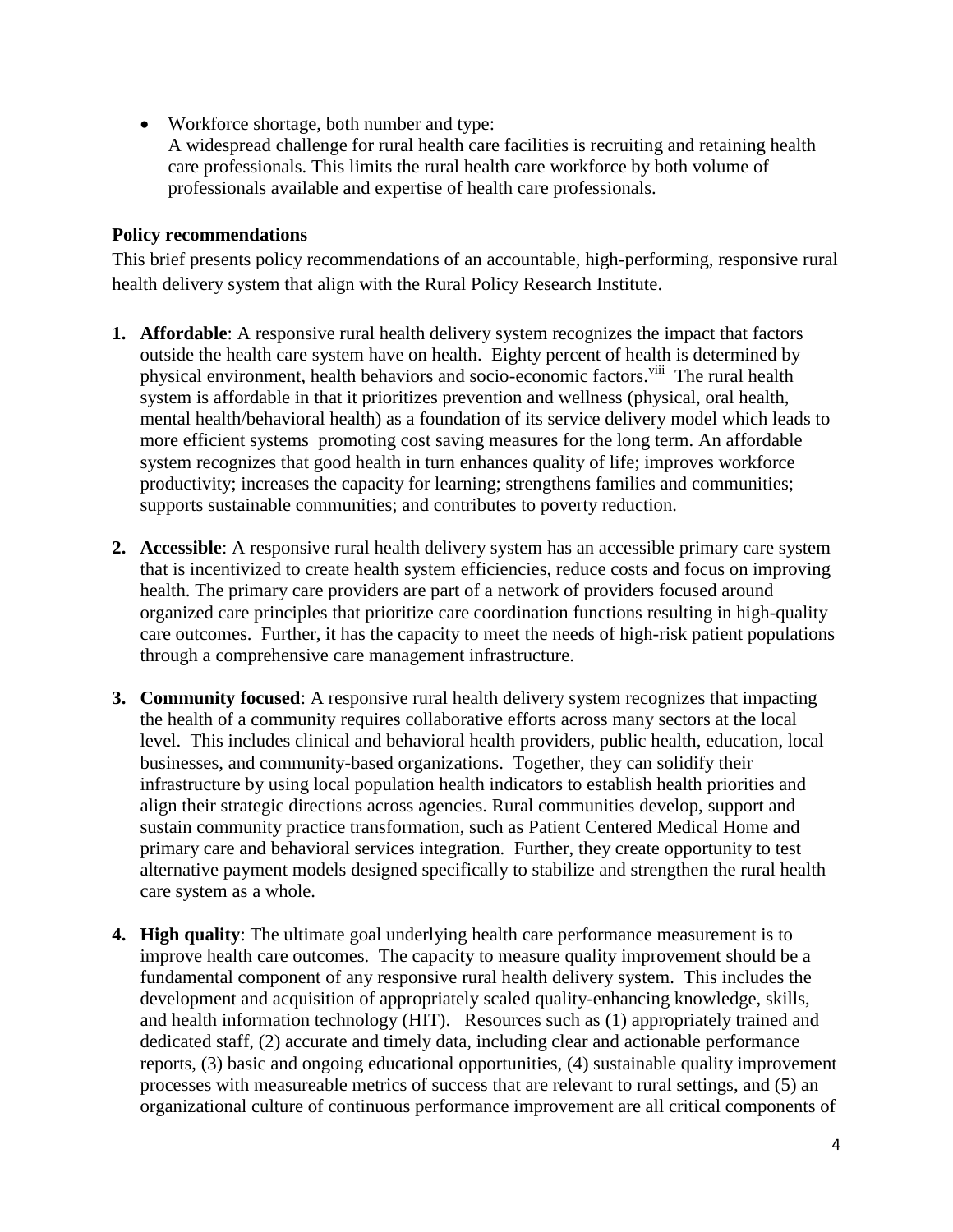a strategy to "improve clinical quality."

#### **5. Patient-centered**:

Size and agility of rural health systems can be advantageous in meeting new health care demands and alternative payment models. Responsive rural health systems that are patientcentered with the capacity to manage population health will be well-positioned to succeed in ACA reforms. In a patient-centered care model, providers commit to care coordination and redesigning delivery of health care to ensure high-quality, evidence-based health care is delivered, errors are minimized, and unnecessary care eliminated. The care coordination extends past the episode of care to a whole-person approach with overreaching goals of health advocacy, safer medical systems, and greater patient involvement in decision-making about treatment options.

### **Summary and Conclusion**

 $\overline{\phantom{a}}$ 

The ACA and alternative payment models create unprecedented opportunities to develop sustainable rural health care systems designed to meet the health needs of local populations. A responsive rural health care delivery system is achievable. Yet, rapid change requires preserving access to essential health care services while transitioning to value-based models of care, otherwise rural communities may suffer. Continued evaluation of policy considerations and of newly executed rural demonstrations that redesign the local rural health care system are needed to identify and replicate successful and effective models of care while mitigating unintended consequences.

[http://depts.washington.edu/uwrhrc/uploads/Rural\\_Primary\\_Care\\_PB\\_2009.pdf](http://depts.washington.edu/uwrhrc/uploads/Rural_Primary_Care_PB_2009.pdf)

i Burwell, S. (2015, March 5). Setting value-based payment goals – HHS efforts to improve U.S. health care. The New England Journal of Medicine, 372, 897-899 <http://www.nejm.org/doi/full/10.1056/NEJMp1500445>

ii Institute for Healthcare Improvement,<http://www.ihi.org/Topics/TripleAim/Pages/default.asp>

iii ObamaCare Enrollment Numbers. Accessed 8/12/201[5 http://obamacarefacts.com/sign-ups/obamacare](http://obamacarefacts.com/sign-ups/obamacare-enrollment-numbers)[enrollment-numbers](http://obamacarefacts.com/sign-ups/obamacare-enrollment-numbers)

iv WWAMI Rural Health Research Center. Accessed 8/12/15 at:

v Access to Rural Health Care—A Literature Review and New Synthesis. RUPRI Center for Rural Health Policy Analysis. August, 2014. [http://www.rupri.org/Forms/HealthPanel\\_Access\\_August2014.pdf](http://www.rupri.org/Forms/HealthPanel_Access_August2014.pdf) vi [https://www.qualityforum.org/Publications/2015/09/Rural\\_Health\\_Final\\_Report.aspx](https://www.qualityforum.org/Publications/2015/09/Rural_Health_Final_Report.aspx)

vii The High Performance Rural Health Care System of the Future. RUPRI Health Panel, September 2, 2011. [http://www.rupri.org/wp-content/uploads/2014/09/The-High-Performance-Rural-Health-Care-System-of-the-](http://www.rupri.org/wp-content/uploads/2014/09/The-High-Performance-Rural-Health-Care-System-of-the-Future.pdf)[Future.pdf](http://www.rupri.org/wp-content/uploads/2014/09/The-High-Performance-Rural-Health-Care-System-of-the-Future.pdf)

vill Magnan, Sanne, Eliot Fisher, David Kindig, George Isham, Doug Wood, Mark Eustis, Carol Backstrom, and Scott Leitz*. Achieving Accountability for Health and Health Care*: A White Paper Developed from the State Quality Improvement Institute, 2008-2010. Minnesota